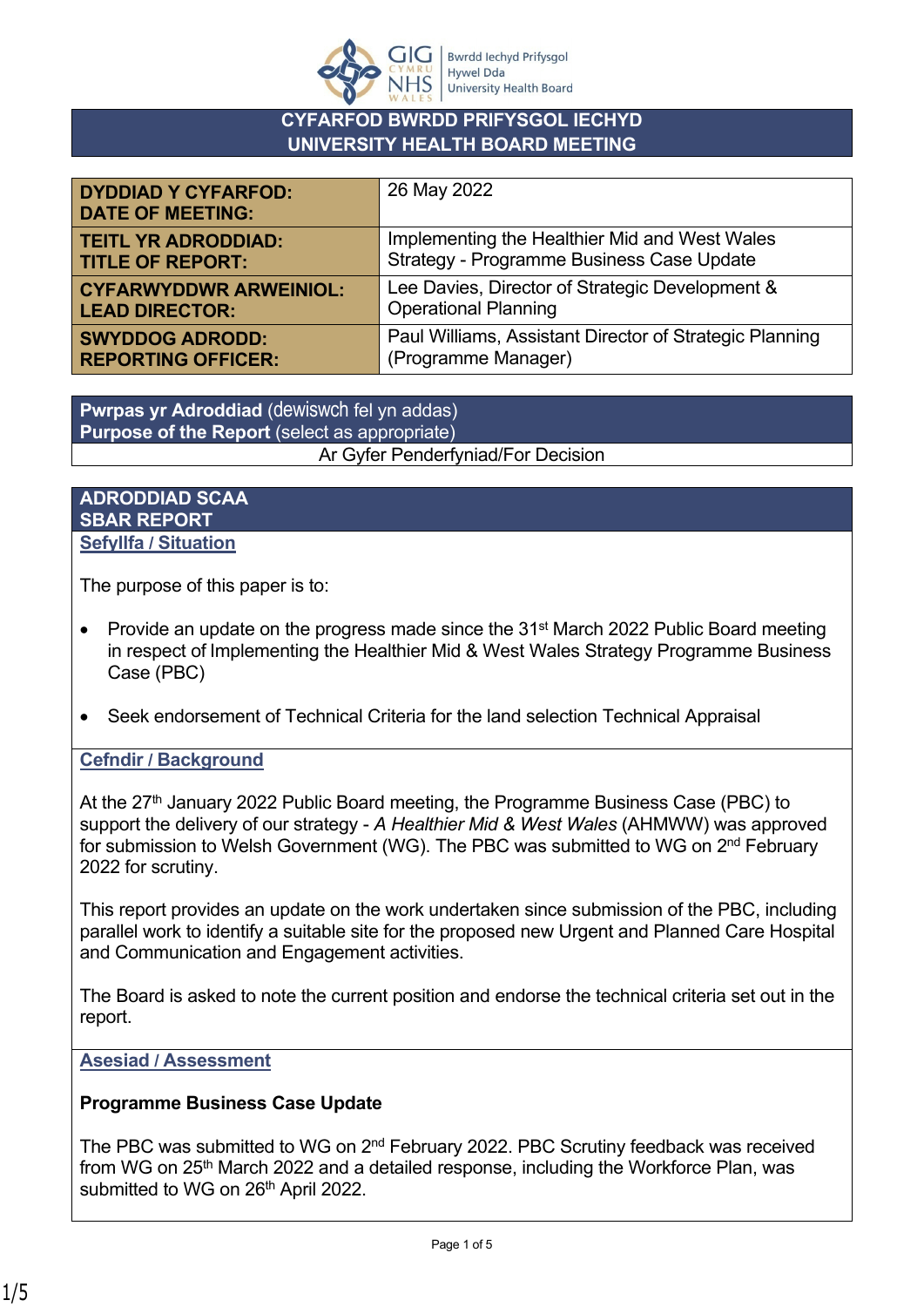The next step planned is presentation of the PBC to the WG Infrastructure Investment Board (IIB) scheduled for  $26<sup>th</sup>$  May 2022. A verbal update from this meeting will be provided to the Board during their meeting on the afternoon of 26<sup>th</sup> May 2022.

Ministerial endorsement will be required in advance of the release of capital funding for the next stages of the programme development and the supporting Outline Business Cases.

### **Recommended Shortlist of Sites**

The Board endorsed the final shortlist of 5 sites for further appraisal. As previously reported, this includes a Narberth site, and two sites in each of Whitland and St Clears.

Four appraisal workstreams have been established as follows:

- **Technical**
- Clinical
- Workforce
- Financial and Economic

### **Technical Appraisal**

#### *Technical Appraisal Criteria*

On 26<sup>th</sup> April 2022, a Technical Evaluation Criteria Workshop was held with key stakeholders to debate and discuss the proposed technical appraisal criteria for the shortlisted sites. The invited membership mirrored that for the site shortlisting workshops of October 2021 and February 2022. The workshop was facilitated by the Consultation Institute. The format of the workshop was to test and discuss proposed technical criteria and agree changes, to arrive at recommended criteria to be used for the technical appraisal of the shortlisted sites.

| Criteria                                | Title                                  | Question Description                                                                                                    |
|-----------------------------------------|----------------------------------------|-------------------------------------------------------------------------------------------------------------------------|
|                                         | <b>Site Conditions</b>                 | How important are the site conditions in<br>deciding the location of the new facility                                   |
| $\overline{2}$                          | Infrastructure, Access & Active Access | How important is the accessibility of the new<br>facility in deciding its location                                      |
| 3                                       | Environment & Ecology                  | How important is the impact upon the<br>environment and its ecology in deciding the<br>location of the new facility     |
| 4                                       | <b>Efficiency of Design</b>            | How important is the ability to orientate and<br>expand the new facility on the site in deciding<br>its location        |
| 5                                       | Sustainability                         | How important is the sustainability of the new<br>facility in deciding its location                                     |
| 6                                       | Planning & Acquisition                 | How important is the ease of obtaining<br>planning and site acquisition in deciding the<br>location of the new facility |
| 7                                       | Transport – Patients and public        | How important are transport links and times in<br>deciding the location of the new facility                             |
| Decarbonisation runs through each theme |                                        |                                                                                                                         |

Proposed Criteria: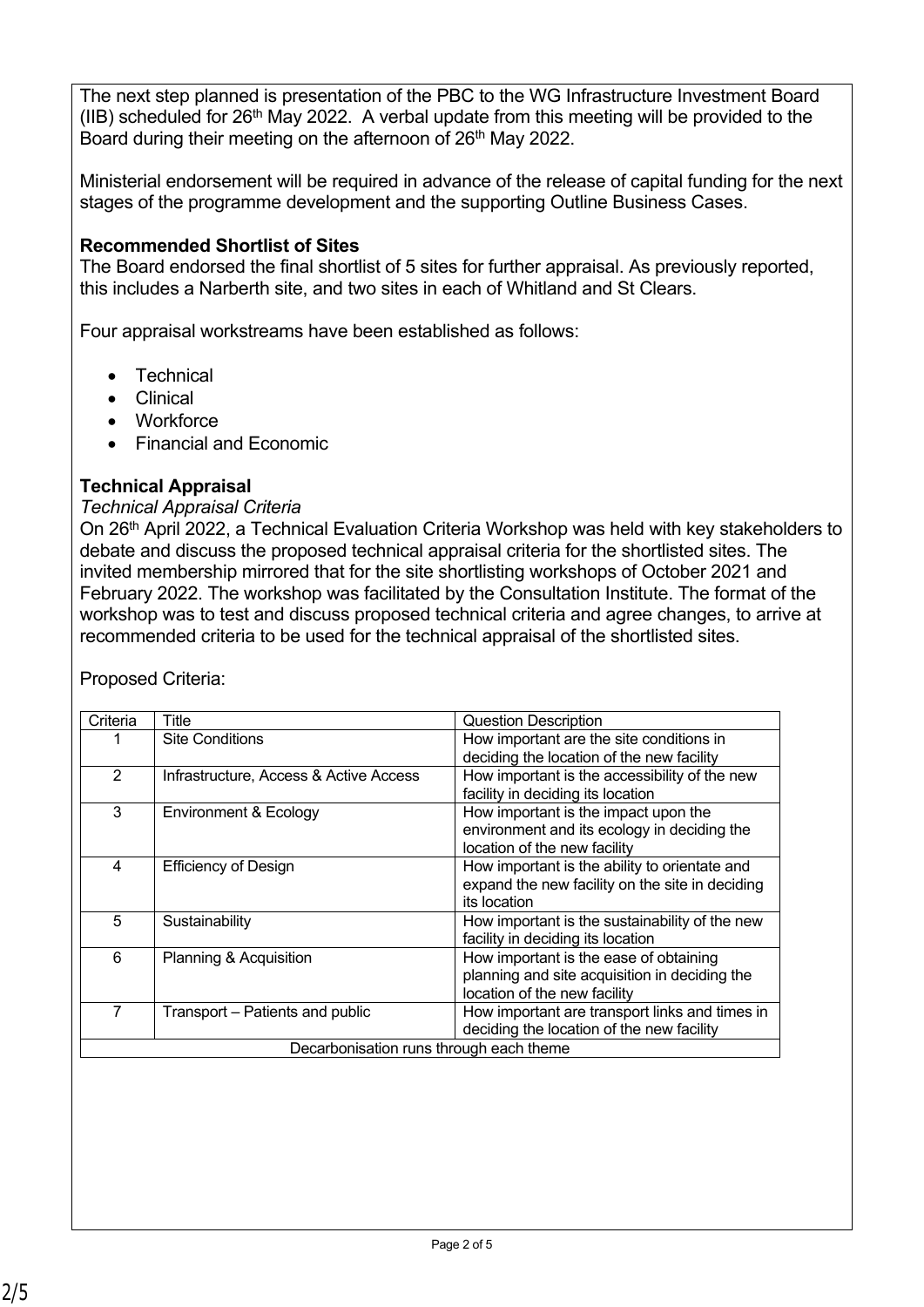*Technical Appraisal Group Membership*

The Board endorsed the process outlined for the work to establish membership of the Shortlist Technical Appraisal Group on 31<sup>st</sup> March 2022.

Work to identify the group participants for the Technical Appraisal Weighting Workshop (to agree the weighting for each of the identified criteria) and Technical Appraisal Scoring Workshop to be held on  $25<sup>th</sup>$  May and  $28<sup>th</sup>$  June 2022 is being finalised. This includes residents who submitted an expression of interest in being part of the process and the stakeholder list identified by the Diversity and Inclusion Team to ensure representation from residents with protected characteristics. Public participants are intended to make up 52% of the representation in both workshops. The remaining 48% are UHB invited participants (staff) and other stakeholders. In addition, there will be stakeholders who will attend but not participate in the scoring of options.

All sessions will be held virtually, with additional support arranged for those who may have access requirements.

## **Clinical Appraisal Workstreams**

The scope of this work is to undertake an objective assessment of the clinical implications of siting the new hospital at the east, west and central locations of the agreed zone for the following clinical areas:

- Paediatric, obstetric, and neonatal care services
- Stroke services

Clinical Workshops have taken place in order to deliver the outputs to the Board in August 2022.

# **Workforce Appraisal**

This has been established as a separate workstream. The scope has particular reference to the accessibility impact for the UHB workforce.

# **Financial/Economic Appraisal**

Discussions have been held with WG colleagues to confirm the scope of this appraisal and the detail required. This is to ensure that WG have all of the information required to enable the appraisal process and outcome to be assessed.

It should be noted that Impact Assessments will also be required in support of the Board recommendations in August 2022. There may also be a need to formally consult on the results of the above, before a final decision can be made.

# **Communication and Engagement Update**

To support the engagement and understanding of our strategy and the PBC, the communications team is revisiting and refreshing the communications materials available. This includes updating our FAQs, developing a video with young people from our communities, and updating resources available to our staff and Board members. In addition to engaging with, and responding to, individuals and groups who have expressed an interest in the strategy, we will be holding briefing meetings with newly-elected local authority councillors during the coming months.

As previously mentioned, we are in the process of forming a land selection technical appraisal group, with representation from our diverse communities, to ensure we continue to engage and involve people. We will continue to update the public on key milestones.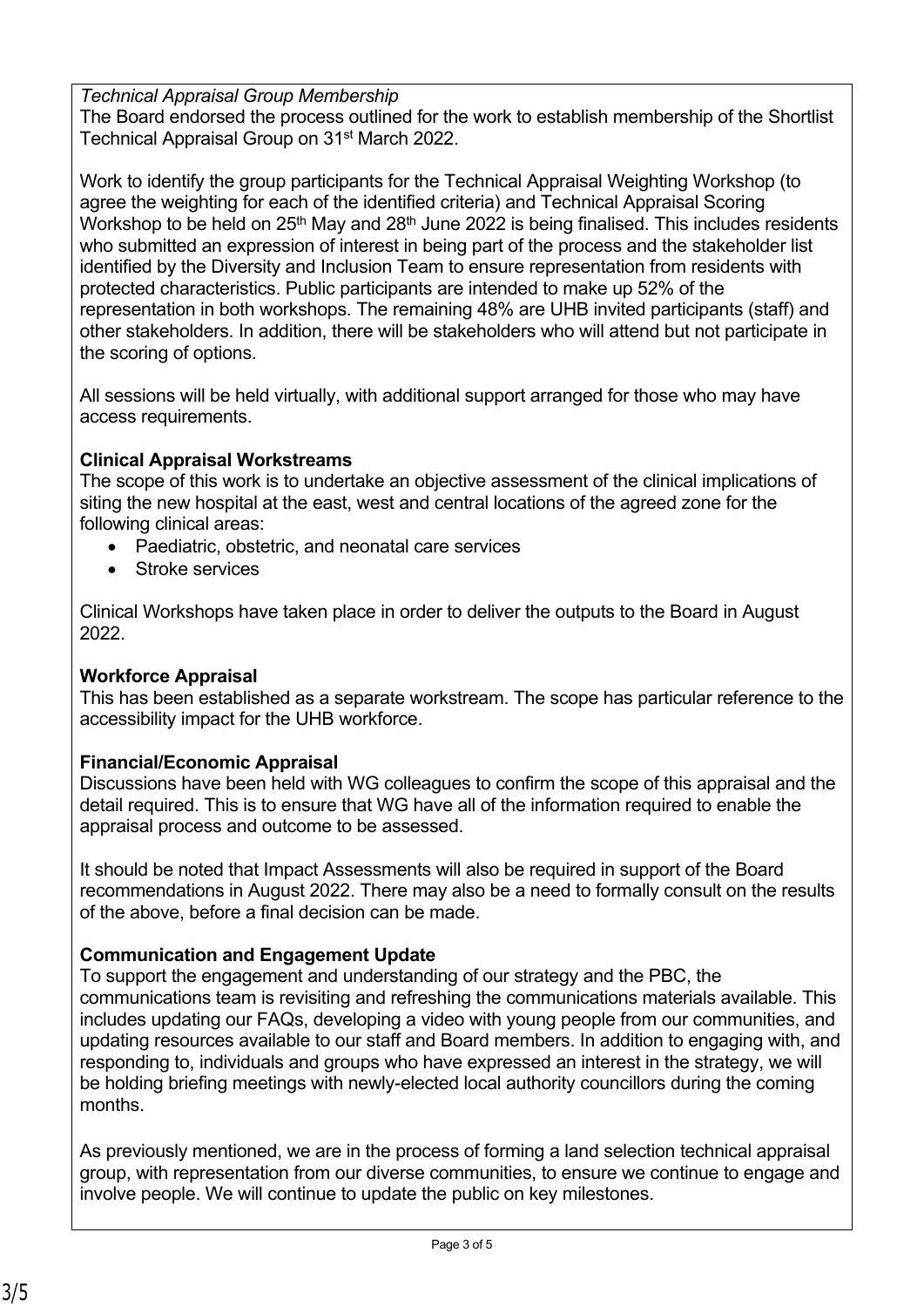### **Argymhelliad / Recommendation**

The Board is requested to:

- **NOTE** the update provided on implementing the Healthier Mid and West Wales Strategy Programme Business Case and the communication and engagement update;
- **ENDORSE** the Technical Criteria for the Technical Appraisal.

| Amcanion: (rhaid cwblhau)<br><b>Objectives: (must be completed)</b>                                                                                      |                                                                                                                                   |
|----------------------------------------------------------------------------------------------------------------------------------------------------------|-----------------------------------------------------------------------------------------------------------------------------------|
| Cyfeirnod Cofrestr Risg Datix a Sgôr<br>Cyfredol:<br>Datix Risk Register Reference and<br>Score:                                                         | Risk 1196 - Insufficient investment in<br>facilities/equipment/digital infrastructure (risk score 16)                             |
| Safon(au) Gofal ac lechyd:<br>Health and Care Standard(s):                                                                                               | 1.1 Health Promotion, Protection and Improvement                                                                                  |
| <b>Amcanion Strategol y BIP:</b><br><b>UHB Strategic Objectives:</b>                                                                                     | All Strategic Objectives are applicable                                                                                           |
| <b>Amcanion Cynllunio</b><br><b>Planning Objectives</b>                                                                                                  | 5C 22 Business Cases for A Healthier Mid and West<br>Wales<br><b>3M Communications</b><br>4T Continuous engagement implementation |
| <b>Amcanion Llesiant BIP:</b><br><b>UHB Well-being Objectives:</b><br><b>Hyperlink to HDdUHB Well-being</b><br><b>Objectives Annual Report 2018-2019</b> | 9. All HDdUHB Well-being Objectives apply                                                                                         |

| <b>Gwybodaeth Ychwanegol:</b><br><b>Further Information:</b>                            |                                                                                                         |
|-----------------------------------------------------------------------------------------|---------------------------------------------------------------------------------------------------------|
| Ar sail tystiolaeth:<br>Evidence Base:                                                  | Contained in the body of the report.                                                                    |
| <b>Rhestr Termau:</b><br><b>Glossary of Terms:</b>                                      | Contained in the body of the report.                                                                    |
| Partïon / Pwyllgorau â ymgynhorwyd<br>ymlaen llaw y Cyfarfod Bwrdd Iechyd<br>Prifysgol: | Land Workstream Programme Group<br><b>Strategic Development &amp; Operational Delivery</b><br>Committee |
| Parties / Committees consulted prior<br>to University Health Board:                     | <b>Executive Team</b>                                                                                   |